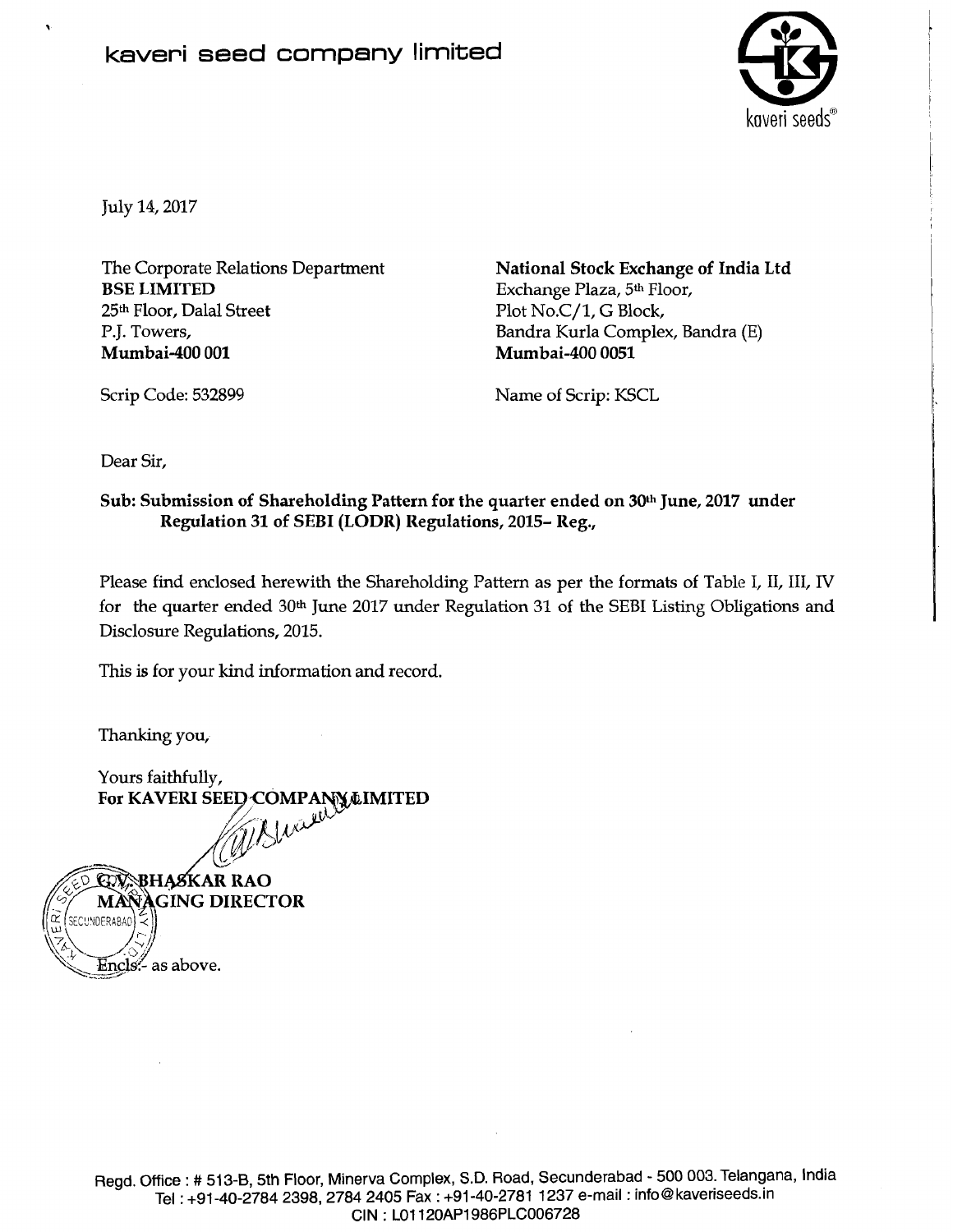## **Holding of Specified Securities**

| <b>Annexure - I</b> |                                                                                                                                            |            |      |                 |  |  |  |  |  |  |  |  |
|---------------------|--------------------------------------------------------------------------------------------------------------------------------------------|------------|------|-----------------|--|--|--|--|--|--|--|--|
|                     | 1. Name of Listed Entity:   KAVERI SEED COMPANY LIMITED                                                                                    |            |      |                 |  |  |  |  |  |  |  |  |
|                     | 2. Scrip Code/Name of Scrip/Class of Security<br>1532899                                                                                   |            |      |                 |  |  |  |  |  |  |  |  |
|                     | 3. Share Holding Pattern Filed under: Reg. 31(1)(a)/Reg. 31(1)(b)/Reg.31(1)(c)                                                             |            |      |                 |  |  |  |  |  |  |  |  |
|                     | a. If under $31(1)(b)$ then indicate the report for Quarter ending                                                                         | 30/06/2017 |      |                 |  |  |  |  |  |  |  |  |
|                     | b. If under 31(1)(c) then indicate date of allotment/extinguishment                                                                        |            |      |                 |  |  |  |  |  |  |  |  |
|                     | 4. Declaration: The Listed entity is required to submit the following declaration to the extent of submission of information:-             |            |      |                 |  |  |  |  |  |  |  |  |
|                     |                                                                                                                                            |            |      |                 |  |  |  |  |  |  |  |  |
|                     | <b>Particulars</b>                                                                                                                         |            | Yes* | No <sup>*</sup> |  |  |  |  |  |  |  |  |
|                     | Whether the Listed Entity has issued any partly paid up shares?                                                                            |            |      | <b>No</b>       |  |  |  |  |  |  |  |  |
|                     | Whether the Listed Entity has issued any Convertible Securities or Warrants?                                                               |            |      | <b>No</b>       |  |  |  |  |  |  |  |  |
|                     | Whether the Listed Entity has any shares against which depository receipts are issued?                                                     |            |      | <b>No</b>       |  |  |  |  |  |  |  |  |
|                     | Whether the Listed Entity has any shares in locked-in?                                                                                     |            |      | <b>No</b>       |  |  |  |  |  |  |  |  |
|                     | Whether any shares held by promoters are pledge or otherwise encumbered?                                                                   |            |      | <b>No</b>       |  |  |  |  |  |  |  |  |
|                     | * If the Listed Entity selects the option 'No' for the questions above, the columns for the partly paid up shares, Outstanding Convertible |            |      |                 |  |  |  |  |  |  |  |  |
|                     | Securities/Warrants, depository receipts, locked-in shares, No of shares pledged or otherwise encumbered by promoters, as                  |            |      |                 |  |  |  |  |  |  |  |  |
|                     | applicable, shall not be displayed at the time of dissemination on the Stock Exchange website. Also wherever there is 'No' declared        |            |      |                 |  |  |  |  |  |  |  |  |
|                     | by Listed Entity in above table the values will be considered as 'Zero' by default on submission of the format of holding of specified     |            |      |                 |  |  |  |  |  |  |  |  |
| securities.         |                                                                                                                                            |            |      |                 |  |  |  |  |  |  |  |  |
|                     |                                                                                                                                            |            |      |                 |  |  |  |  |  |  |  |  |



For KAVERI SEED COMPANY LTDUCK (G.V. BHASKAR RAO)

Managing Director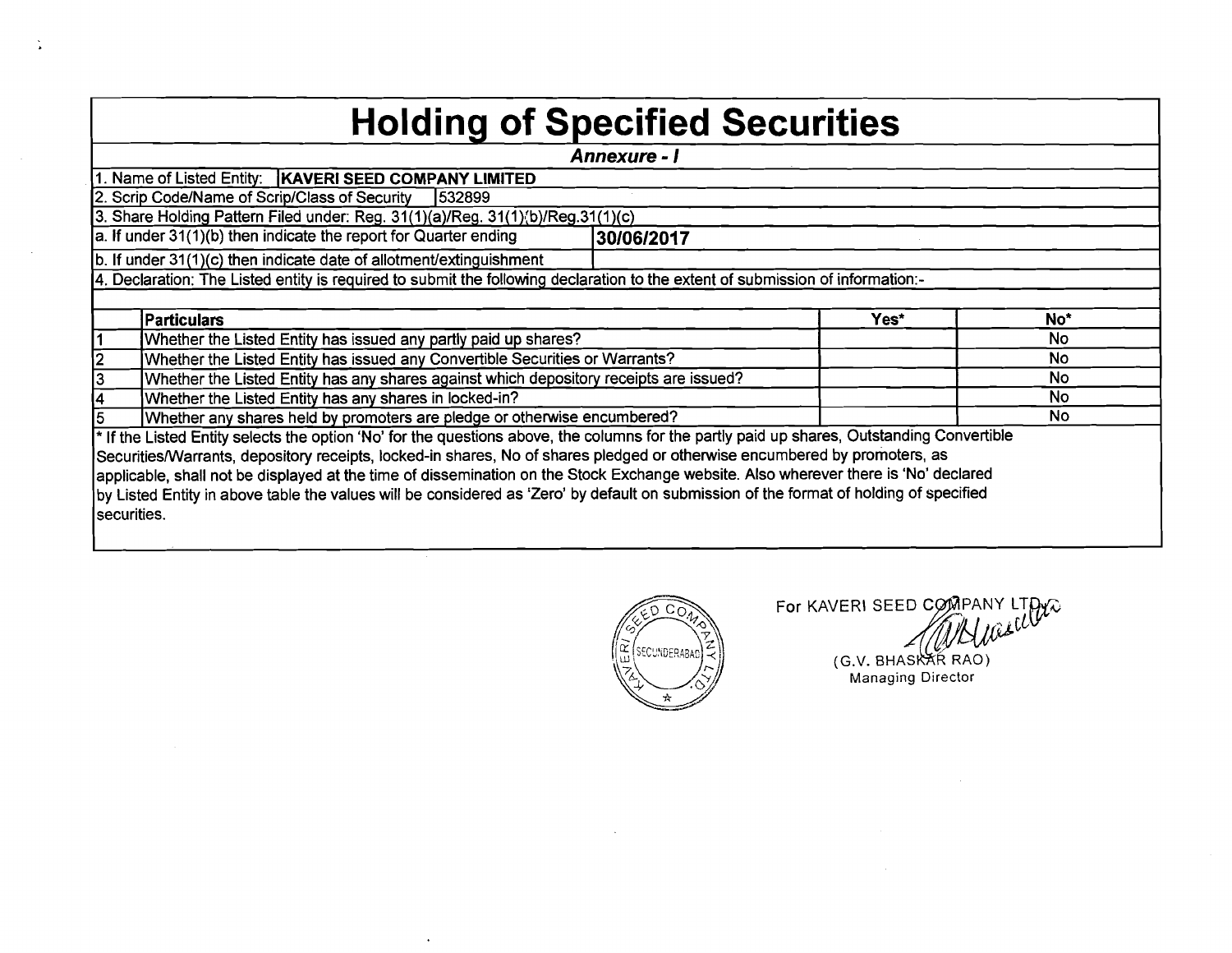|                                               | Table I - SUMMARY STATEMENT HOLDING OF SPECIFIED SECURITIES<br><b>Number</b><br><b>Number of</b><br><b>Number of Votting Rights</b> |                                             |                                                                      |                                                                                     |                                                                                |                                                           |                                                                                                                                                      |                      |                                                                    |                                                            |                                           |                                                                                                                                                                           |                                                                                                                                                                                                                                               |        |                                                                      |           |                                                                                                                             |                                                                                              |
|-----------------------------------------------|-------------------------------------------------------------------------------------------------------------------------------------|---------------------------------------------|----------------------------------------------------------------------|-------------------------------------------------------------------------------------|--------------------------------------------------------------------------------|-----------------------------------------------------------|------------------------------------------------------------------------------------------------------------------------------------------------------|----------------------|--------------------------------------------------------------------|------------------------------------------------------------|-------------------------------------------|---------------------------------------------------------------------------------------------------------------------------------------------------------------------------|-----------------------------------------------------------------------------------------------------------------------------------------------------------------------------------------------------------------------------------------------|--------|----------------------------------------------------------------------|-----------|-----------------------------------------------------------------------------------------------------------------------------|----------------------------------------------------------------------------------------------|
| Cat<br>е<br>gor<br>у<br>$\boldsymbol{\theta}$ | Category of<br>shareholder<br>(II)                                                                                                  | No.s of<br><b>Share</b><br>holders<br>(III) | No. of<br>fully<br>paid up<br>equity<br><b>Share</b><br>held<br>(IV) | No.s<br>of<br>Partly<br>paid-<br>up<br>equit<br>y<br>Share Depo<br>held<br>$\omega$ | No.<br>of<br>shar<br>es<br>unde<br>rlyin<br>g<br>sitor<br>Rece<br>ipts<br>(VI) | Total nos.<br>shares<br>held<br>$(VII)=$<br>(IV)+(V)+(VI) | <b>Sharehol</b><br>dina<br>as a % of<br>total<br>no. of<br>shares<br>(calculat<br>ed as per<br>SCRR.19<br>57)<br>(VIII)<br>As a %<br>of<br>$(A+B+C2$ | Class<br>Equity<br>x | <b>No of Voting</b><br><b>Rights</b><br>Class<br><b>Other</b><br>s | held in each class of<br>securities<br>(X)<br><b>Total</b> | <b>Total</b><br>as a<br>% of<br>$(A+B+C)$ | No.<br>of<br><b>Shar</b><br>es<br>Und<br>erlyi<br>ng<br>Outs<br>tatin<br>g<br>conv<br>ertib<br>le<br>secu<br>ritie<br>s<br>(incl<br>udin<br>g<br>Warr<br>ants<br>$\infty$ | <b>Sharehold</b><br>ing,<br>as a %<br>assuming<br>full<br>conversio<br>n<br>of<br>convertibi   No   As a %   No.<br> securities(   (a)<br>as a %<br>of diluted<br>share<br>capital)<br>  <i>(XI)=(VII)+(</i><br>X)<br>As a % of<br>$(A+B+C2)$ |        | Locked in<br>shares<br>(XII)<br>of<br>total<br>shares<br>held<br>(b) | (a)       | of<br><b>Shares</b><br>pledged<br>or<br>otherwise<br>encumber<br>еđ<br>As a<br>$%$ of<br>total<br>shar<br>es<br>held<br>(b) | <b>Number</b><br>of<br>equity<br>shares<br>held<br>in<br>demateria<br>lized<br>form<br>(XIV) |
| (A)                                           | <b>Promoter &amp; Promoter Group</b>                                                                                                | 6                                           | 37584900                                                             | 0                                                                                   | 0                                                                              | 37584900                                                  |                                                                                                                                                      | 54.4274 37584900     |                                                                    | 0 37584900                                                 | 54.4274                                   | 0                                                                                                                                                                         | 54.4274                                                                                                                                                                                                                                       |        | $0$ 0.0000                                                           |           |                                                                                                                             | 00.0000 37584900                                                                             |
| (B)                                           | Public                                                                                                                              | 26961                                       | 31470195                                                             | 0                                                                                   | 0                                                                              | 31470195                                                  |                                                                                                                                                      | 45.5726 31470195     |                                                                    | 0 31470195                                                 | 45.5726                                   | 0                                                                                                                                                                         | 45.5726                                                                                                                                                                                                                                       |        | 0   0.0000                                                           | <b>NA</b> |                                                                                                                             | NA 31445174                                                                                  |
| (C)                                           | Non Promoter-Non Public                                                                                                             | O                                           | 0                                                                    | O                                                                                   | 0                                                                              | 0                                                         | Ω                                                                                                                                                    | O                    | 0                                                                  | 0                                                          | 0.0000                                    | O                                                                                                                                                                         | 0.0000                                                                                                                                                                                                                                        |        | 0   0.0000                                                           | <b>NA</b> | <b>NA</b><br><b>NA</b>                                                                                                      | 0<br>0                                                                                       |
| I(C1                                          | <b>Shares underlying DRs</b>                                                                                                        | 0                                           | 0                                                                    | $\mathbf 0$                                                                         | 0                                                                              | 0                                                         | 0                                                                                                                                                    | 0                    | 0                                                                  | 0                                                          | 0.0000                                    | 0                                                                                                                                                                         | 0.0000                                                                                                                                                                                                                                        |        | 0 0.0000                                                             | <b>NA</b> |                                                                                                                             | 0                                                                                            |
|                                               | Shares held by Employee Trusts                                                                                                      | 0                                           | 0                                                                    | 0                                                                                   | 0                                                                              | 0                                                         | $\Omega$                                                                                                                                             | 0                    | $\Omega$                                                           | O                                                          | 0.0000                                    | 0                                                                                                                                                                         | 0.0000                                                                                                                                                                                                                                        |        | 0.0000                                                               | <b>NA</b> | <b>NA</b>                                                                                                                   |                                                                                              |
|                                               | Total                                                                                                                               | 26967                                       | 69055095                                                             | 0                                                                                   | $\mathbf 0$                                                                    | 69055095                                                  |                                                                                                                                                      | 100.00 69055095      |                                                                    | 0 69055095                                                 | 100.0000                                  | $\mathbf{0}$                                                                                                                                                              | 100.00                                                                                                                                                                                                                                        | 0.0000 |                                                                      | <b>NA</b> |                                                                                                                             | NA 69030074                                                                                  |

 $\Delta$ 

 $\zeta$ 



For KAVERI SEED COMPANYUSED.<br>(G.V. BHASKAR RAO)<br>Managing Director

and the state of the state of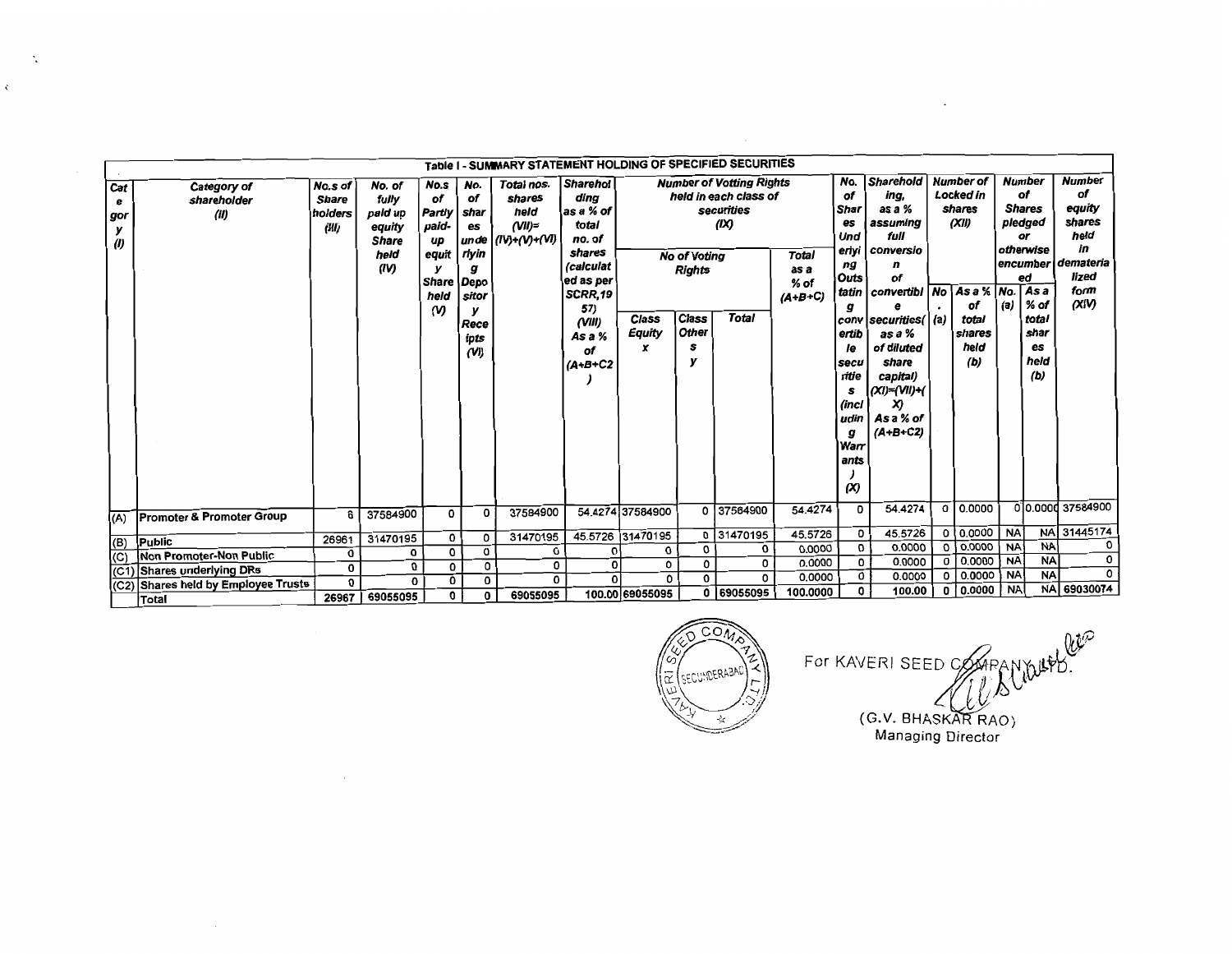| Table II - STATEMENT SHOWING SHAREHOLDING PATTERN OF THE PROMOTER AND PROMOTER GROUP<br>Category & Name of the<br>PAN<br><b>No</b><br>No. of<br>Total nos.<br>No of<br>Partiv<br><b>Shareholdin</b><br>Number of Number of |                                                       |            |                                             |                                                             |                                                                        |                                                                        |                                                      |                                                                                                                            |                    |                                                                            |                    |              |                                 |                                                                                                                              |          |                                             |    |                       |                 |  |  |  |  |  |  |   |  |                                                                                                                     |                                                                                                |     |                                                                 |             |                                                                                                |                                                                                             |
|----------------------------------------------------------------------------------------------------------------------------------------------------------------------------------------------------------------------------|-------------------------------------------------------|------------|---------------------------------------------|-------------------------------------------------------------|------------------------------------------------------------------------|------------------------------------------------------------------------|------------------------------------------------------|----------------------------------------------------------------------------------------------------------------------------|--------------------|----------------------------------------------------------------------------|--------------------|--------------|---------------------------------|------------------------------------------------------------------------------------------------------------------------------|----------|---------------------------------------------|----|-----------------------|-----------------|--|--|--|--|--|--|---|--|---------------------------------------------------------------------------------------------------------------------|------------------------------------------------------------------------------------------------|-----|-----------------------------------------------------------------|-------------|------------------------------------------------------------------------------------------------|---------------------------------------------------------------------------------------------|
|                                                                                                                                                                                                                            | <b>shareholders</b><br>$\omega$                       | (11)       | of<br>Sha<br>re<br>hol<br>der<br>s<br>(III) | fully<br>paid up<br>equity<br><b>Shares</b><br>held<br>(IV) | paid-<br>up<br>equity<br><b>Share</b><br>held<br>$\boldsymbol{\omega}$ | share<br>s<br>underl<br>ying<br>Depos<br>itory<br>Recei<br>pts<br>(VI) | shares<br>heid<br>$(VII)=$<br>$(IV) + (V) +$<br>(VI) | g<br>%<br>calculated<br>as per<br><b>SCRR, 1957</b><br>As a % of<br><b>Rights</b><br>$(A+B+C2)$<br>(VIII)<br>Cias<br>Class |                    | <b>Number of Voting Rights</b><br>securities<br>(X)<br><b>No of Voting</b> |                    | <b>Total</b> |                                 | held in each class of                                                                                                        |          | <b>Total</b><br>as a<br>$%$ of<br>$(A+B+C)$ |    |                       |                 |  |  |  |  |  |  | s |  | No. of<br><b>Shares</b><br><b>Underl</b><br>ying<br>Outstat<br>ina<br>convert<br>ibie<br>securiti<br>es<br>(includi | Shareho<br>Iding,<br>as a %<br>assumin<br>g<br>full<br>convers<br>ion<br>of<br>converti<br>ble | (a) | Locked in<br>shares<br>(XII)<br>$No As a \%   N$<br>of<br>total | ۱о.<br>l (a | <b>Shares</b><br>pledged<br>or<br>otherwise<br>encumber<br>ed<br>(XIII)<br>Asa%<br>of<br>total | <b>Number</b><br>of<br>equity<br>shares<br>held<br>in<br>demateria<br>lized<br>form<br>(XY) |
|                                                                                                                                                                                                                            |                                                       |            |                                             |                                                             |                                                                        |                                                                        |                                                      |                                                                                                                            | <b>Equity</b><br>x | Oth<br>ers<br>У                                                            |                    |              | ng<br>Warran<br>ts)<br>$\infty$ | securiti<br>es(as a<br>℅<br>of<br>diluted<br>share<br>capital)<br>$(XI)=Y(VI)$<br>$+ (X)$<br>As a %<br>оf<br>$(A+B+C)$<br>2) |          | shares<br>held<br>(b)                       |    | shares<br>held<br>(b) |                 |  |  |  |  |  |  |   |  |                                                                                                                     |                                                                                                |     |                                                                 |             |                                                                                                |                                                                                             |
|                                                                                                                                                                                                                            | 1 Indian                                              |            |                                             |                                                             |                                                                        |                                                                        |                                                      |                                                                                                                            |                    |                                                                            |                    |              |                                 |                                                                                                                              |          |                                             |    |                       |                 |  |  |  |  |  |  |   |  |                                                                                                                     |                                                                                                |     |                                                                 |             |                                                                                                |                                                                                             |
|                                                                                                                                                                                                                            | (a) Individuals/Hindu undivided Family                |            |                                             |                                                             |                                                                        |                                                                        |                                                      |                                                                                                                            |                    |                                                                            |                    |              |                                 |                                                                                                                              |          |                                             |    |                       |                 |  |  |  |  |  |  |   |  |                                                                                                                     |                                                                                                |     |                                                                 |             |                                                                                                |                                                                                             |
|                                                                                                                                                                                                                            | <b>VENKATA BHASKAR RAO</b><br><b>GUNDAVARAM (HUF)</b> | AAAHG6481R |                                             | 11240645                                                    | 0                                                                      |                                                                        | 0 11240645                                           | 16.2778                                                                                                                    | 11240645           |                                                                            | 0 11240645         | 16.2778      | ol                              | 16.2778                                                                                                                      | $\Omega$ | 0.0000                                      | οI | 0.0000                | 11240645        |  |  |  |  |  |  |   |  |                                                                                                                     |                                                                                                |     |                                                                 |             |                                                                                                |                                                                                             |
|                                                                                                                                                                                                                            | GUNDAVARAM VENKATA<br><b>BHASKAR RAO</b>              | AARPG8379F |                                             | 6031990                                                     | ٥l                                                                     | n                                                                      | 6031990                                              | 8,7350                                                                                                                     | 6031990            | οI                                                                         | 6031990            | 8.7350       | Ωl                              | 8.7350                                                                                                                       |          | 0.0000                                      |    | 0 0.0000              | 6031990         |  |  |  |  |  |  |   |  |                                                                                                                     |                                                                                                |     |                                                                 |             |                                                                                                |                                                                                             |
|                                                                                                                                                                                                                            | VANAJA DEVI GUNDAVARAM                                | AHBPG5812G |                                             | 15775050                                                    | ol                                                                     | n١                                                                     | 15775050                                             | 22.8442                                                                                                                    | 15775050           |                                                                            | 0 15775050 22.8442 |              | ٥l                              | 22.8442                                                                                                                      | οl       | 0.0000                                      | ΩI | 0.0000                | 15775050        |  |  |  |  |  |  |   |  |                                                                                                                     |                                                                                                |     |                                                                 |             |                                                                                                |                                                                                             |
|                                                                                                                                                                                                                            | <b>PAVAN GUNDAVARAM</b>                               | ABTPG8553E |                                             | 2509000                                                     | ol                                                                     | $\Omega$                                                               | 2509000                                              | 3.6333                                                                                                                     | 2509000            | οl                                                                         | 2509000            | 3.6333       | $\mathbf{0}$                    | 3.6333                                                                                                                       | ΩI       | 0.0000                                      | οl | 0.0000                | 2509000         |  |  |  |  |  |  |   |  |                                                                                                                     |                                                                                                |     |                                                                 |             |                                                                                                |                                                                                             |
|                                                                                                                                                                                                                            | <b>VAMSHEEDHAR</b><br><b>CHENNAMANENI</b>             | ADVPC1241M |                                             | 1099320                                                     | ol                                                                     | n                                                                      | 1099320                                              | 1.5919                                                                                                                     | 1099320            | $\mathbf{0}$                                                               | 1099320            | 1.5919       | 0                               | 1.5919                                                                                                                       |          | 0.0000                                      | ΩI | 0.0000                | 1099320         |  |  |  |  |  |  |   |  |                                                                                                                     |                                                                                                |     |                                                                 |             |                                                                                                |                                                                                             |
|                                                                                                                                                                                                                            | <b>IMITHUN CHAND</b><br><b>CHENNAMANENI</b>           | AFRPC8969E |                                             | 928895                                                      | ol                                                                     | $\Omega$                                                               | 928895                                               | 1.3452                                                                                                                     | 928895             | οl                                                                         | 928895             | 1.3452       |                                 | 1.3452                                                                                                                       | ΩI       | 0.0000                                      | οI | 0.0000                | 928895          |  |  |  |  |  |  |   |  |                                                                                                                     |                                                                                                |     |                                                                 |             |                                                                                                |                                                                                             |
|                                                                                                                                                                                                                            | Total                                                 |            | 6                                           | 37584900                                                    | ol                                                                     |                                                                        | 0 37584900                                           | 54.4274                                                                                                                    | 37584900           |                                                                            | 0 37584900 54.4274 |              | 0ì                              | 54.4274                                                                                                                      | οŀ       | 0.0000                                      |    | 0 0.0000              | 37584900        |  |  |  |  |  |  |   |  |                                                                                                                     |                                                                                                |     |                                                                 |             |                                                                                                |                                                                                             |
|                                                                                                                                                                                                                            | (b) Central Government/ State Government(s)           |            |                                             |                                                             |                                                                        |                                                                        |                                                      |                                                                                                                            |                    |                                                                            |                    |              |                                 |                                                                                                                              |          |                                             |    |                       |                 |  |  |  |  |  |  |   |  |                                                                                                                     |                                                                                                |     |                                                                 |             |                                                                                                |                                                                                             |
|                                                                                                                                                                                                                            |                                                       |            | 0                                           | 이                                                           | οl                                                                     | ol                                                                     | 0ļ                                                   | 0.0000                                                                                                                     | 0                  | ol                                                                         | οI                 | 0.0000       | 0l                              | 0.0000                                                                                                                       |          | $\overline{0}$ 0.0000                       |    | ol 0.0000             | $\Omega$        |  |  |  |  |  |  |   |  |                                                                                                                     |                                                                                                |     |                                                                 |             |                                                                                                |                                                                                             |
|                                                                                                                                                                                                                            | Total                                                 |            | $\Omega$                                    | ΩĪ                                                          | ol                                                                     | ΩI                                                                     | oi                                                   | 0.0000                                                                                                                     | Ωİ                 | οl                                                                         | $\Omega$           | 0.0000       | ٥l                              | 0.0000                                                                                                                       | ΩI       | 0.00001                                     |    | 0 0.0000              | $\Omega$        |  |  |  |  |  |  |   |  |                                                                                                                     |                                                                                                |     |                                                                 |             |                                                                                                |                                                                                             |
|                                                                                                                                                                                                                            | (c) Financial Institutions/Banks                      |            |                                             |                                                             |                                                                        |                                                                        |                                                      |                                                                                                                            |                    |                                                                            |                    |              |                                 |                                                                                                                              |          |                                             |    |                       |                 |  |  |  |  |  |  |   |  |                                                                                                                     |                                                                                                |     |                                                                 |             |                                                                                                |                                                                                             |
|                                                                                                                                                                                                                            |                                                       |            | 0                                           | 01                                                          | οl                                                                     | οl                                                                     | οI                                                   | 0.0000                                                                                                                     | 0l                 | οl                                                                         | $\Omega$           | 0.0000       | οl                              | 0.0000                                                                                                                       |          | $ 0 $ 0.0000                                | ٥I | 0.0000                | ٥l              |  |  |  |  |  |  |   |  |                                                                                                                     |                                                                                                |     |                                                                 |             |                                                                                                |                                                                                             |
|                                                                                                                                                                                                                            | Total                                                 |            | $\mathbf{0}$                                | $\Omega$                                                    | 0                                                                      | ۵l                                                                     | $\mathbf{0}$                                         | 0.0000                                                                                                                     | ۵ł                 | ۵I                                                                         | $\mathbf{0}$       | 0.0000       | 0I                              | 0.0000                                                                                                                       | οI       | 0.0000                                      | οI | 0.0000                | O               |  |  |  |  |  |  |   |  |                                                                                                                     |                                                                                                |     |                                                                 |             |                                                                                                |                                                                                             |
|                                                                                                                                                                                                                            | Sub-Total (A)(1)                                      |            | 6.                                          | 37584900                                                    | ٥l                                                                     |                                                                        | 0 37584900                                           |                                                                                                                            | 54.4274 37584900   |                                                                            | 0 37584900 54.4274 |              | 0I.                             | 54.4274                                                                                                                      |          | 0 0.0000                                    | οI |                       | 0.0000 37584900 |  |  |  |  |  |  |   |  |                                                                                                                     |                                                                                                |     |                                                                 |             |                                                                                                |                                                                                             |

 $\mathcal{L}^{\mathcal{L}}$ 

 $\langle \cdot \rangle_{\rm c}$ 

 $\hat{\chi}$ 

 $\overline{O}$   $\overline{O}$ ا بر<br>اب SECUNDERABAD

 $\sim$ 

For KAVERI SEED COMPANY LTDULE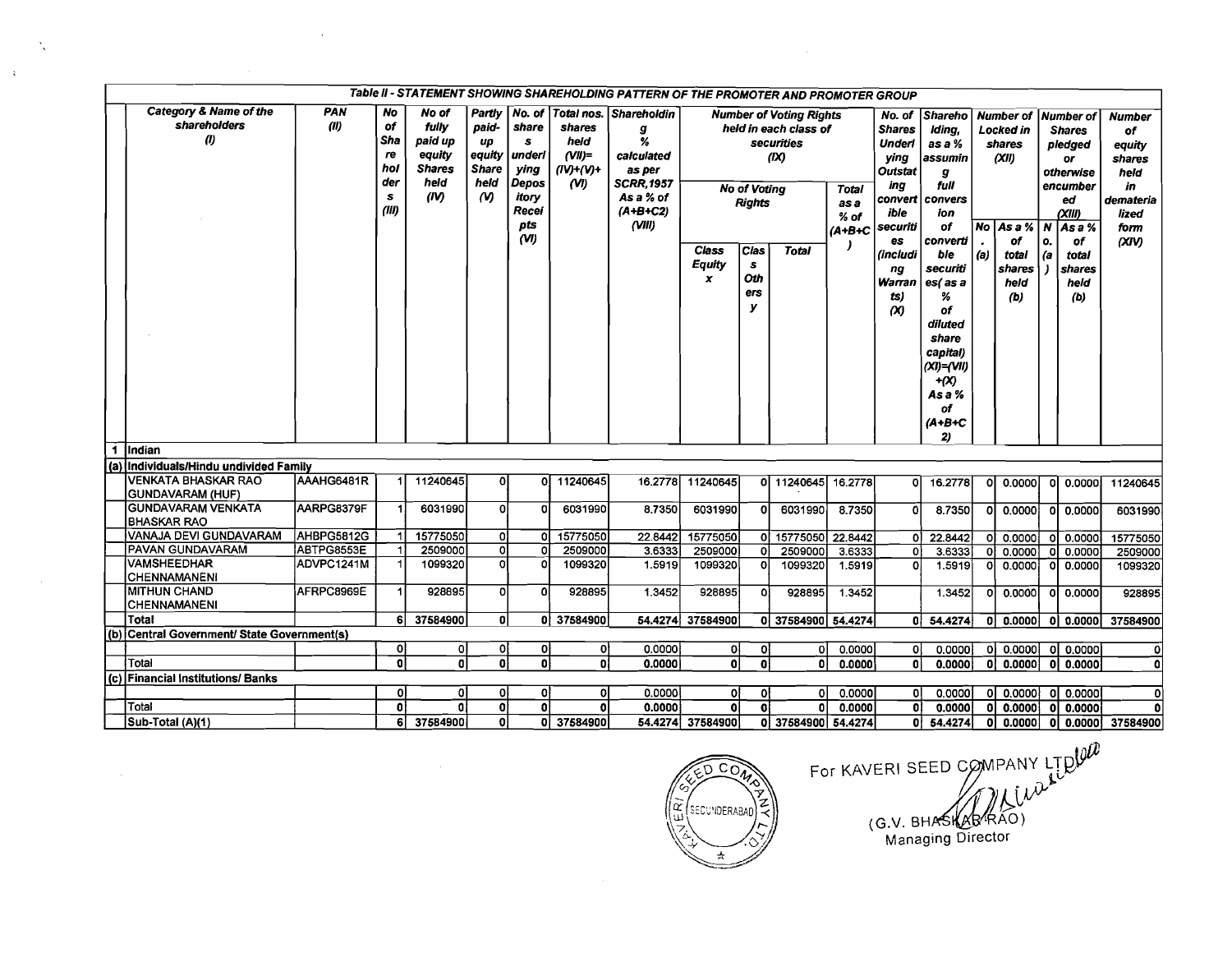|       | 2 Foreign                                                                                                                                                                                          |  |  |          |    |    |          |         |          |    |                    |         |    |         |              |                     |            |              |
|-------|----------------------------------------------------------------------------------------------------------------------------------------------------------------------------------------------------|--|--|----------|----|----|----------|---------|----------|----|--------------------|---------|----|---------|--------------|---------------------|------------|--------------|
|       | (a) Individuals (Non-Resident Individuals/ Foreign Individuals)                                                                                                                                    |  |  |          |    |    |          |         |          |    |                    |         |    |         |              |                     |            |              |
|       |                                                                                                                                                                                                    |  |  | Οl       | οı |    |          | 0.0000  |          |    | ٥i                 | 0.0000  | οı | 0.0000  | ΩI           | 0.0000              | 0.0000     |              |
|       | Total                                                                                                                                                                                              |  |  | O        | ۵ŀ |    |          | 0.0000  | ٥I       |    | οI                 | 0.0000  | 01 | 0.0000  |              | 0.0000              | 0.0000     | 0            |
|       | (b) Government                                                                                                                                                                                     |  |  |          |    |    |          |         |          |    |                    |         |    |         |              |                     |            |              |
|       |                                                                                                                                                                                                    |  |  | o        | OI | o  | 01       | 0.0000  | ΟI       |    | ٥I                 | 0.0000  | οI | 0.0000  | οı           | 0.0000              | 0.0000 0   |              |
|       | Total                                                                                                                                                                                              |  |  | ΩI       | ΩI |    | 01       | 0.0000  | ΩI       |    | ΩI                 | 0.00001 | 01 | 0.0000  | οl           | 0.0000   0   0.0000 |            |              |
|       | (c) Institutions<br>$0.0000$ 0 $0.0000$                                                                                                                                                            |  |  |          |    |    |          |         |          |    |                    |         |    |         |              |                     |            |              |
|       |                                                                                                                                                                                                    |  |  |          |    |    |          | 0.0000  | 01       |    | ΩI                 | 0.0000  | οı | 0.0000  | ΩI           |                     |            |              |
|       | Total                                                                                                                                                                                              |  |  |          |    |    |          | 0.0000  | 0        |    | ٥I                 | 0.0000  |    | 0.0000  | $\mathbf{0}$ | $0.0000$ 0 $0.0000$ |            | $\mathbf{0}$ |
|       | (d) Foreign Portfolio Investor                                                                                                                                                                     |  |  |          |    |    |          |         |          |    |                    |         |    |         |              |                     |            |              |
|       |                                                                                                                                                                                                    |  |  | Ω        |    | п  |          | 0.00001 | οI       | οı | οl                 | 0.0000  | 01 | 0.0000  | Οl           | 0.0000              | ol 0.00001 | οl           |
|       | Total                                                                                                                                                                                              |  |  |          |    |    |          | 0.0000  | ٥l       |    |                    | 0.0000  | Ωl | 0.0000  | Ωl           | 0.0000              | 0 0.0000   | 01           |
|       | Sub-Total (A)(2)                                                                                                                                                                                   |  |  |          |    | ĐΙ |          | 0.0000  | Οl       |    |                    | 0.0000  | ΩI | 0.0000  |              | 0.0000              | 0 0.0000   | -01          |
|       | <b>Total Shareholding of</b>                                                                                                                                                                       |  |  | 37584900 | a. | ٥I | 37584900 | 54.4274 | 37584900 |    | 0 37584900 54.4274 |         | oн | 54.4274 |              | 0.0000              | 0 0.0000   | 37584900     |
|       | <b>Promoter and Promoter Group</b>                                                                                                                                                                 |  |  |          |    |    |          |         |          |    |                    |         |    |         |              |                     |            |              |
|       | $(A) = (A)(1)+(A)(2)$                                                                                                                                                                              |  |  |          |    |    |          |         |          |    |                    |         |    |         |              |                     |            |              |
|       | Details of Shares which remain unclaimed may be given hear along with details such as number of shareholders, outstanding shares held in demat/unclaimed suspense account, voting rights which are |  |  |          |    |    |          |         |          |    |                    |         |    |         |              |                     |            |              |
| Note: |                                                                                                                                                                                                    |  |  |          |    |    |          |         |          |    |                    |         |    |         |              |                     |            |              |
|       |                                                                                                                                                                                                    |  |  |          |    |    |          |         |          |    |                    |         |    |         |              |                     |            |              |
|       | (1) PAN would not be displayed on website of Stock Exchange(s).                                                                                                                                    |  |  |          |    |    |          |         |          |    |                    |         |    |         |              |                     |            |              |

(2) The term "Encumbrance" has the same meaning as assigned under regulation 28(3) of SEBl (Substantial Acquisition of Shares and Takeovers) Regulations, 2011.

 $\mathbf{v}_1$ 

 $\Delta$ 



 $(G.V.$  BHASKAR WAG Managing Direct

 $\mathcal{L}$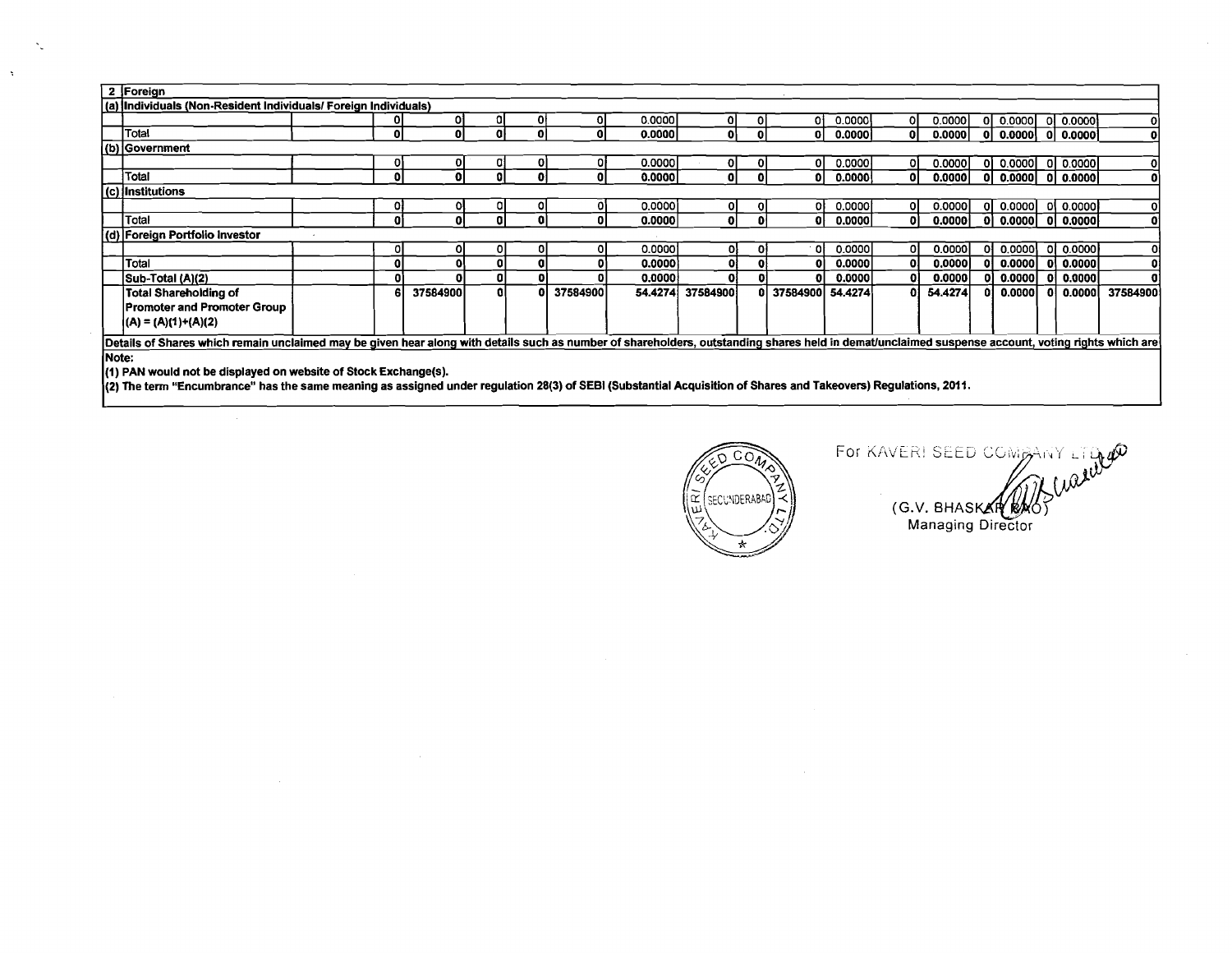| Table III - STATEMENT SHOWING SHAREHOLDING PATTERN OF THE PUBLIC SHAREHOLDER<br><b>Number of Votina Rights</b> |                                                                                                       |                   |                                             |                                                                      |                                                       |                                                                                              |                                                                 |                                                                                                                 |                              |                                                               |                                                            |                                                                  |                                                                                                                                                             |                                                                                                                                                                                                                                        |       |                                                                                                     |                                                                                                                                             |                                                |                                                                                 |
|----------------------------------------------------------------------------------------------------------------|-------------------------------------------------------------------------------------------------------|-------------------|---------------------------------------------|----------------------------------------------------------------------|-------------------------------------------------------|----------------------------------------------------------------------------------------------|-----------------------------------------------------------------|-----------------------------------------------------------------------------------------------------------------|------------------------------|---------------------------------------------------------------|------------------------------------------------------------|------------------------------------------------------------------|-------------------------------------------------------------------------------------------------------------------------------------------------------------|----------------------------------------------------------------------------------------------------------------------------------------------------------------------------------------------------------------------------------------|-------|-----------------------------------------------------------------------------------------------------|---------------------------------------------------------------------------------------------------------------------------------------------|------------------------------------------------|---------------------------------------------------------------------------------|
|                                                                                                                | Category & Name of the<br>shareholders<br>(1)                                                         | PAN<br>(10)       | No.s of<br><b>Share</b><br>holders<br>(III) | No. of<br>fully<br>paid up<br>equity<br><b>Share</b><br>held<br>(IV) | Partiy<br>paid-<br>UD<br>equity<br>Share<br>held<br>Μ | No.s<br>of<br>shar<br>es<br>unde<br>riyin<br>g<br>Depo<br>sitor<br>У<br>Rece<br>ipts<br>(VI) | Total nos.<br>shares<br>held<br>$(VII)=$<br>$(IV) + (V) + (VI)$ | <b>Shareholdin</b><br>g<br>%<br>calculated<br>as per<br><b>SCRR, 1957)</b><br>As a % of<br>$(A+B+C2)$<br>(VIII) | Class<br>Equity<br>$\pmb{x}$ | <b>No of Voting</b><br>Rights<br>C/a<br>55<br>Oth<br>ers<br>У | held in each class of<br>securities<br>(X)<br><b>Total</b> | <b>Total</b><br>as a<br>% of<br>Total<br><b>Voting</b><br>Rights | No.<br>of<br><b>Shar</b><br>es<br>Unde<br>riving<br>Outst<br>ating<br>conv<br>ertibl<br>$\bullet$<br>secur<br>ities<br>(inclu<br>ding<br>Warr<br>ants)<br>α | <b>Total</b><br>Shareholdi<br>ng,<br>as a %<br>assuming<br>full<br>conversion<br>of<br>convertible   No<br>securities(<br>as a<br>percentage<br>of diluted<br>share<br>capital)<br>$(X1) = (V11) + ($<br>X)<br>As a % of<br>$(A+B+C2)$ | (a)   | <b>Number of</b><br>Locked in<br>shares<br>(0.01)<br>As a %<br>of<br>total<br>shares<br>held<br>(b) | Number of<br><b>Shares</b><br>pledged or<br>otherwise<br>encumber<br>ed<br>$\alpha$ iin<br>No.<br>(Not   % of<br>appli<br>cabl<br>e)<br>(a) | l As a<br>l total<br>shar<br>es<br>held<br>(b) | Number of<br>equity<br>shares held<br>in<br>dematerialize<br>d<br>form<br>(XIV) |
| 1                                                                                                              | <i><b>linstitutions</b></i>                                                                           |                   |                                             |                                                                      |                                                       |                                                                                              |                                                                 |                                                                                                                 |                              |                                                               |                                                            |                                                                  |                                                                                                                                                             |                                                                                                                                                                                                                                        |       |                                                                                                     |                                                                                                                                             |                                                |                                                                                 |
|                                                                                                                | (a) Mutual Funds                                                                                      |                   | 24                                          | 4676867                                                              | ol                                                    | οl                                                                                           | 4676867                                                         | 6.7727                                                                                                          | 4676867                      | οĮ                                                            | 4676867                                                    | 6.7727                                                           | ol                                                                                                                                                          | 6.7727                                                                                                                                                                                                                                 | ol    | 0.0000                                                                                              | <b>NA</b>                                                                                                                                   | <b>NA</b>                                      | 4676867                                                                         |
|                                                                                                                |                                                                                                       |                   | $\overline{22}$                             | 2578200                                                              | σI                                                    | ō                                                                                            | 2578200                                                         | 3.7335                                                                                                          | 2578200                      | ०।                                                            | 2578200                                                    | 3.7335                                                           | οl                                                                                                                                                          | 3.7335                                                                                                                                                                                                                                 | οI    | 0.0000                                                                                              | <b>NA</b>                                                                                                                                   | <b>NA</b>                                      | 2578200                                                                         |
|                                                                                                                | BIRLA SUN LIFE TRUSTEE COMPANY<br><b>PRIVATE LIMITED AC BIRLA SUN LIFE</b><br><b>BALANCED 95 FUND</b> | AAATB0102C        |                                             | 1411167                                                              | οI                                                    | $\Omega$                                                                                     | 1411167                                                         | 2.0435                                                                                                          | 1411167                      | ٥l                                                            | 1411167                                                    | 2.0435                                                           | $\Omega$                                                                                                                                                    | 2.0435                                                                                                                                                                                                                                 | o     | 0.0000                                                                                              | <b>NA</b>                                                                                                                                   | <b>NA</b>                                      | 1411167                                                                         |
|                                                                                                                | <b>IHDFC TRUSTEE COMPANY LIMITED</b><br>AC HDFC BALANCED FUND                                         | AAATH1809A        |                                             | 687500                                                               | ٥I                                                    | $\overline{0}$                                                                               | 687500                                                          | 0.9956                                                                                                          | 687500                       | οl                                                            | 687500                                                     | 0.9956                                                           | n                                                                                                                                                           | 0.9956                                                                                                                                                                                                                                 |       | 0.0000                                                                                              | <b>NA</b>                                                                                                                                   | <b>NA</b>                                      | 687500                                                                          |
| (b)                                                                                                            | Venture Capital Funds                                                                                 |                   | οI                                          | 0l                                                                   | O]                                                    | 0l                                                                                           | οI                                                              | 0.0000                                                                                                          | οI                           | 0                                                             | οl                                                         | 0.0000                                                           | ٥I                                                                                                                                                          | 0.0000                                                                                                                                                                                                                                 | 01    | 0.0000                                                                                              | <b>NA</b>                                                                                                                                   | <b>NA</b>                                      | -OI                                                                             |
| (၄)                                                                                                            | <b>Alternate Investment Funds</b>                                                                     |                   | οI                                          | ol                                                                   | ol                                                    | ol                                                                                           | Οİ                                                              | 0.0000                                                                                                          | ol                           | $\overline{\mathbf{0}}$                                       | οI                                                         | 0.0000                                                           | οľ                                                                                                                                                          | 0.0000                                                                                                                                                                                                                                 | O.    | 0.0000                                                                                              | <b>NA</b>                                                                                                                                   | <b>NA</b>                                      | οI                                                                              |
|                                                                                                                | (d) Foreign Venture Capital Investors                                                                 |                   | 0                                           | ٥I                                                                   | οI                                                    | ol                                                                                           | ol                                                              | 0.0000                                                                                                          | ٥I                           | οl                                                            | ol                                                         | 0.0000                                                           | οI                                                                                                                                                          | 0.0000                                                                                                                                                                                                                                 |       | 0.0000                                                                                              | <b>NA</b>                                                                                                                                   | <b>NA</b>                                      |                                                                                 |
|                                                                                                                | (e) Foreign Portfolio Investors                                                                       |                   | 71                                          | 11339247                                                             | 0)                                                    | 0Ì                                                                                           | 11339247                                                        | 16.4206                                                                                                         | 11339247                     | 0l                                                            | 11339247                                                   | 16.4206                                                          | ۵I                                                                                                                                                          | 16.4206                                                                                                                                                                                                                                |       | 0.0000                                                                                              | <b>NA</b>                                                                                                                                   | <b>NA</b>                                      | 11339247                                                                        |
|                                                                                                                |                                                                                                       |                   | 67                                          | 5660856                                                              | o                                                     | $\overline{0}$                                                                               | £660856                                                         | 8,1976                                                                                                          | 5660856                      |                                                               | 5660856                                                    | 8.1976                                                           |                                                                                                                                                             | 8.1976                                                                                                                                                                                                                                 |       | 0.0000                                                                                              | <b>NA</b>                                                                                                                                   | <b>NA</b>                                      | 5660856                                                                         |
|                                                                                                                | <b>ASHOKA PTE LTD</b>                                                                                 | AAKCA5986C        |                                             | 2069034                                                              | ٥l                                                    | $\overline{0}$                                                                               | 2069034                                                         | 2.9962                                                                                                          | 2069034                      | Ω                                                             | 2069034                                                    | 2.9962                                                           | nı                                                                                                                                                          | 2.9962                                                                                                                                                                                                                                 | οl    | 0,0000                                                                                              | <b>NA</b>                                                                                                                                   | <b>NA</b>                                      | 2069034                                                                         |
|                                                                                                                | INDIA EMERGING OPPORTUNITIES<br>F JND LIMITED                                                         | AABCI3314H        |                                             | 754011                                                               |                                                       |                                                                                              | 754011                                                          | 1.0919                                                                                                          | 754011                       |                                                               | 754011                                                     | 1.0919                                                           |                                                                                                                                                             | 1.0919                                                                                                                                                                                                                                 |       |                                                                                                     |                                                                                                                                             |                                                | 754011                                                                          |
|                                                                                                                | <b>MACC JARIE EMERGING MARKETS</b><br>ASIAN TRADING PTE. LTD.                                         | AAGCM8776N        |                                             | 1376120                                                              | ٥l                                                    | Ω                                                                                            | 1376120                                                         | 1,9928                                                                                                          | 1376120                      | Ω                                                             | 1376120                                                    | 1.9928                                                           | ٥I                                                                                                                                                          | 1.9928                                                                                                                                                                                                                                 |       | 0.0000                                                                                              | <b>NA</b>                                                                                                                                   | <b>NA</b>                                      | 1376120                                                                         |
|                                                                                                                | NATIONAL WESTMINSTER BANK PLC<br>AS TRUSTEE OF THE JUPITER INDIA<br><b>FJND</b>                       | <b>AABTT4862E</b> |                                             | 1479226                                                              |                                                       |                                                                                              | 1479226                                                         | 2.1421                                                                                                          | 1479226                      |                                                               | 1479226                                                    | 2.1421                                                           |                                                                                                                                                             | 2.1421                                                                                                                                                                                                                                 |       |                                                                                                     |                                                                                                                                             |                                                | 1479226                                                                         |
| (f.                                                                                                            | IF nancial Institutions/ Banks                                                                        |                   | 4                                           | 8502                                                                 | 0                                                     | -ol                                                                                          | 8502                                                            | 0.0123                                                                                                          | 8502                         | $\bullet$                                                     | 8502                                                       | 0.0123                                                           | οi                                                                                                                                                          | 0.0123                                                                                                                                                                                                                                 | - O I | 0.0000                                                                                              | <b>NA</b>                                                                                                                                   | <b>NA</b>                                      | 8502                                                                            |
|                                                                                                                | (g) Irsurance Companies                                                                               |                   | o                                           | ٥                                                                    | 0                                                     | o                                                                                            |                                                                 | 0.0000                                                                                                          | οł                           | -ol                                                           | o                                                          | 0.0000                                                           | ۵I                                                                                                                                                          | 0.0000                                                                                                                                                                                                                                 | O.    | 0.0000                                                                                              | <b>NA</b>                                                                                                                                   | <b>NA</b>                                      | o                                                                               |
|                                                                                                                | (h) Provicent Funds/ Pension Funds                                                                    |                   | <sub>a</sub>                                | Ω                                                                    | $\bullet$                                             | ol                                                                                           |                                                                 | 0.0000                                                                                                          | οl                           | 0                                                             | ٥l                                                         | 0.0000                                                           | ٥l                                                                                                                                                          | 0.0000                                                                                                                                                                                                                                 | -01   | 0,0000                                                                                              | <b>NA</b>                                                                                                                                   | <b>NA</b>                                      | n.                                                                              |
| (i)                                                                                                            | Any Others (Foreign Institutional Investors (Fils.)                                                   |                   | 33                                          | 3345378                                                              | 0                                                     | ol                                                                                           | 3345378                                                         | 4.8445                                                                                                          | 3345378                      | 0                                                             | 3345378                                                    | 4,8445                                                           | ٥l                                                                                                                                                          | 4.8445                                                                                                                                                                                                                                 | -O I  | 0.0000                                                                                              | <b>NA</b>                                                                                                                                   | <b>NA</b>                                      | 3345378                                                                         |
| $\overline{\omega}$                                                                                            | Any Other (Foreign Companies)                                                                         |                   | $\blacktriangleleft$                        | 4833                                                                 | $\overline{0}$                                        | ٥I                                                                                           | 4833                                                            | 0.0100                                                                                                          | 4833                         | 0l                                                            | 4833                                                       | 0.0100                                                           | ٥I                                                                                                                                                          | 0.0100                                                                                                                                                                                                                                 | οI    | 0.0000                                                                                              | <b>NA</b>                                                                                                                                   | <b>NA</b>                                      | 4833                                                                            |
|                                                                                                                | SJB TOTAL (B)(1)                                                                                      |                   | 1331                                        | 19374827                                                             | 0Ī                                                    | ٥I                                                                                           | 19374827                                                        | 28.0601                                                                                                         | 19374827                     | οI                                                            | 19374827                                                   | 28.0600                                                          | ٥l                                                                                                                                                          | 28.0601                                                                                                                                                                                                                                | 0I    | 0.0000                                                                                              | <b>NA</b>                                                                                                                                   | <b>NA</b>                                      | 19374827                                                                        |

 $\mathcal{N}_{\mathbf{q}}$ 

 $\mathcal{L}_{\mathrm{eff}}$ 

 $\sim$ 



 $\sim 10^{-1}$ 

FOR KAVERI SEED COMPANY LTRUW G.V. BHASKAR RAO)<br>Managing Director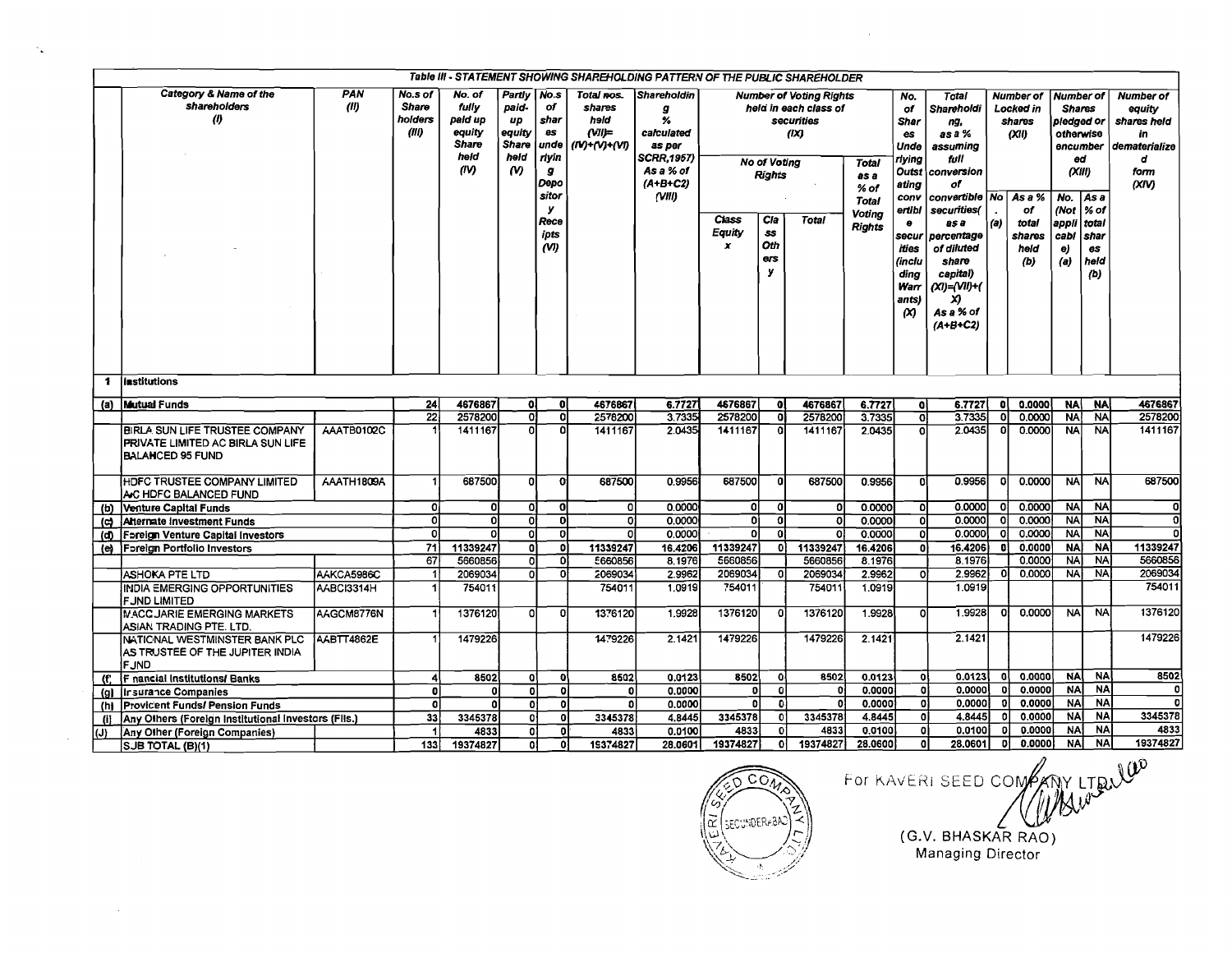|     | 2 Central / State government(s)                                                                           |                 |          |              |          |          |         |          |        |          |         |    |         |     |        |           |           |         |
|-----|-----------------------------------------------------------------------------------------------------------|-----------------|----------|--------------|----------|----------|---------|----------|--------|----------|---------|----|---------|-----|--------|-----------|-----------|---------|
| (a) | Central Government/ State Government(s)                                                                   |                 |          | ٠n           |          |          | 0.0000  |          |        |          | 0.0000  |    | 0.0000  | 01  | 0.0000 | <b>NA</b> | <b>NA</b> |         |
|     | SUB TOTAL (B)(2)                                                                                          |                 |          |              |          |          | 0.0000  | n١       |        |          | 0.0000  |    | 0.0000  | -01 | 0.0000 | <b>NA</b> | <b>NA</b> |         |
| 3   | Institutions                                                                                              |                 |          |              |          |          |         |          |        |          |         |    |         |     |        |           |           |         |
| (a) | Central Government/ State Government(s)                                                                   |                 |          |              |          |          | 0.0000  |          |        |          | 0.0000  |    | 0.0000  | -OL | 0.0000 | <b>NA</b> | <b>NA</b> |         |
|     | SUB TOTAL (B)(3)                                                                                          | £               |          |              | $\Omega$ | ∩        | 0.0000  | ΩĹ       | $\cap$ |          | 0.0000  |    | 0.0000  | -OI | 0.0000 | NA I      | <b>NA</b> |         |
|     | Non-institutions                                                                                          |                 |          |              |          |          |         |          |        |          |         |    |         |     |        |           |           |         |
|     | (a.1) Individuals - i. individual shareholders holding<br>nominal share capital up to Rs. 2 lakhs.        | 25115           | 5879894  |              |          | 5879894  | 8.5148  | 5879894  |        | 5879894  | 8.5148  |    | 8.5148  | -01 | 0.0000 | <b>NA</b> | NА        | 585487  |
|     | (a.2) INDIVIDUAL - ii. Individual shareholders holding<br>nominal share capital in excess of Rs. 2 lakhs. |                 | 1617597  |              |          | 1617597  | 2.3425  | 1617597  | ΩI     | 1617597  | 2.3425  |    | 2.3425  |     | 0.0000 | <b>NA</b> | <b>NA</b> | 161759  |
|     | <b>VENUMANOHAR RAO RANGINENI</b><br>ACGPR6869N                                                            |                 | 754403   |              |          | 754403   | 1,09    | 754403   |        | 754403   | 1.09    |    | 1.09    |     |        | <b>NA</b> | <b>NA</b> | 75440   |
|     | <b>NBFCs registered with RBI</b>                                                                          |                 |          |              |          |          | 0.0000  |          |        |          | 0.0000  |    | 0.0000  |     | 0.0000 | <b>NA</b> | <b>NA</b> |         |
| (c) | Employee Trusts                                                                                           |                 |          |              |          |          | 0.0000  |          |        |          | 0.0000  |    | 0.0000  |     | 0.0000 | <b>NA</b> | <b>NA</b> |         |
|     | (d) Overseas Depositories (holding DRs) (balancing figure)                                                |                 |          |              |          |          | 0.0000  |          |        |          | 0.0000  |    | 0.0000  |     | 0.0000 | <b>NA</b> | <b>NA</b> |         |
|     | (e.1) Any Others (BODIES CORPORATE)                                                                       | 645             | 3407407  | $\mathbf{0}$ | $\theta$ | 3407407  | 4.9343  | 3407407  |        | 3407407  | 4.9343  |    | 4.9343  |     | 0.0000 | <b>NA</b> | <b>NA</b> | 340740  |
|     | (e.2) Any Others (CLEARING MEMBER)                                                                        | 273             | 810741   |              |          | 810741   | 1.1740  | 810741   |        | 810741   | 1.1740  |    | 1.1740  |     | 0.0000 | <b>NA</b> | <b>NA</b> | 81074   |
|     | (e.3) Any Others (NON RESIDENT INDIANS (NRI))                                                             | 778 l           | 334042   |              |          | 334042   | 0.4837  | 334042   |        | 334042   | 0.4837  |    | 0.4837  |     | 0.0000 | <b>NA</b> | <b>NA</b> | 33404   |
|     | (e.4) Any Others (TRUSTS)                                                                                 | 12 <sub>l</sub> | 45687    | ٥l           |          | 45687    | 0.0662  | 45687    |        | 45687    | 0.0662  | Ωł | 0.0662  |     | 0.0000 | <b>NA</b> | <b>NA</b> | 4568    |
|     | SUB TOTAL (B)(4)                                                                                          | 26828           | 12095368 |              |          | 12095368 | 17.5155 | 12095368 |        | 12095368 | 17.5155 |    | 17.5155 |     | 0.0000 | <b>NA</b> | <b>NA</b> | 1207034 |
|     | Total Public Shareholding (B) =<br>$(B)(1)+(B)(2)+(B)(3)+(B)(4)$                                          | 26961           | 31470195 |              |          | 31470195 | 45,5756 | 31470195 |        | 31470195 | 45.5756 |    | 45.5756 |     | 0.0000 | <b>NA</b> | <b>NA</b> | 3144517 |
|     |                                                                                                           |                 |          |              |          |          |         |          |        |          |         |    |         |     |        |           |           |         |

Details of the shareholders acting as persons in Concert including their Shareholding (No. and %): 0

Details of Shares which remain unclaimed may be given hear along with details such as number of shareholders, outstanding shares held in demat/unclaimed suspense account, voting rights which are frozen etc. Note:

**(1)** PAN would not be dispiayed on website of Stock Exchange(s).

**(2)** The above format needs to be disclosed along with the name of following persons:

lnstitutionslNon Institutions holding more than **1%** of total number of shares.



For KAVERI SEED JOMAN (G.V. BHASK Managing Di